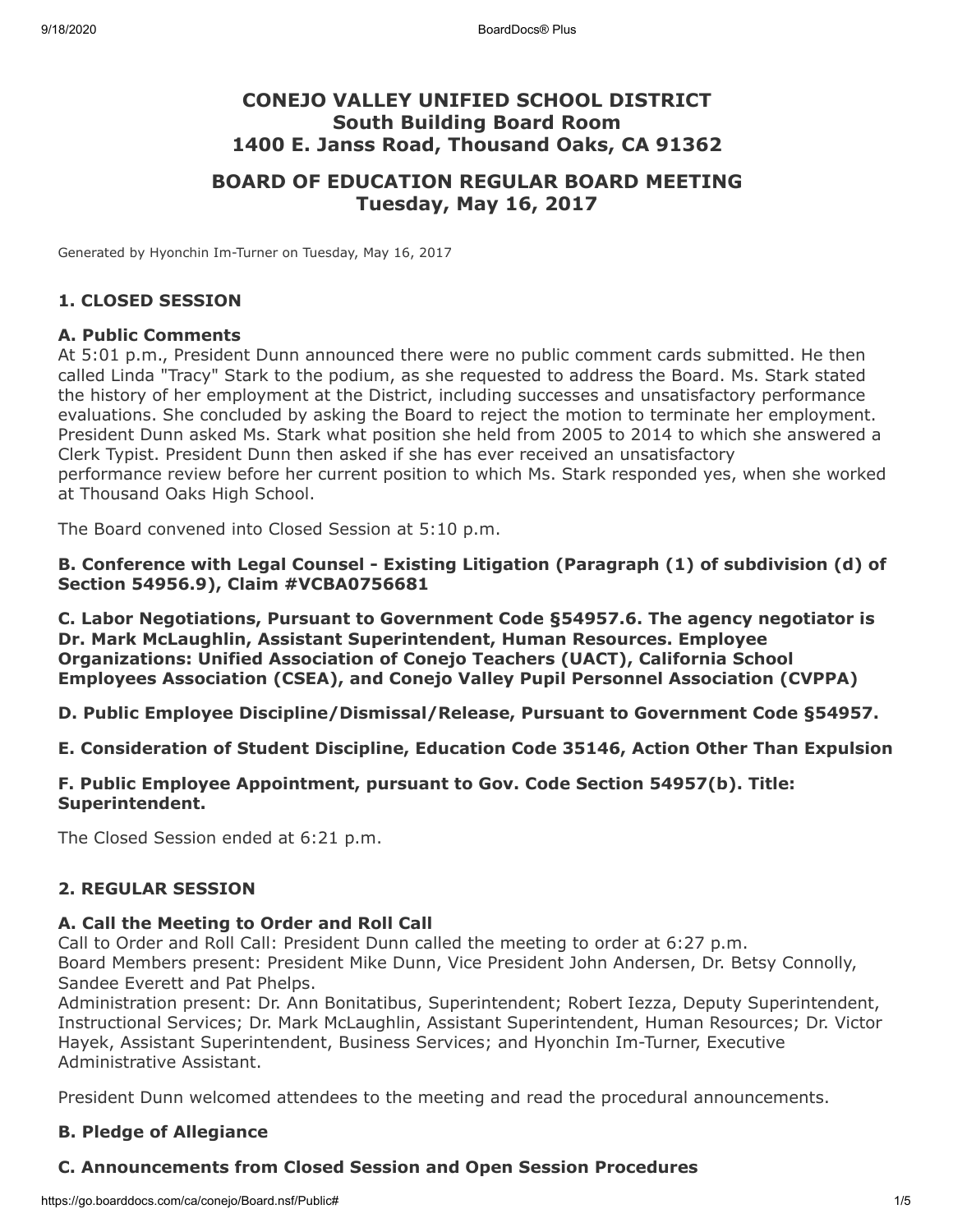President Dunn announced that only items 1 B and E were discussed in Closed Session and that the Board would go back into Closed Session after Open Session to discuss items 1 C and D.

# **D. Approval of the Agenda**

Mrs. Phelps made the motion to approve the Agenda, seconded by Mrs. Everett. Motion carried 5-0.

# **E. Student Recognitions**

Jason Branham, Principal, Westlake High School (WHS), recognized this year's valedictorians. Brad Katz, Assistant Principal, WHS, then recognized student athletes of the following sports teams:

- WHS Boys Swim Marmonte League Champion
- WHS Girls Swim Marmonte League Champion
- WHS Girls Track Marmonte League Champion
- WHS Boys Volleyball Marmonte League Champion
- WHS Sand Volleyball Marmonte League Champion

# **F. 2017 Classified School Employees of the Year**

Marina Mihalevsky, Director, Human Resources, recognized the District's nominees:

- Janet Boland
- Sheri Fehlman
- Terry Grayson
- Lisa Showalter

# **G. Comments - Public**

President Dunn announced there was one public comment cards submitted.

The speaker, Kathryn Neale, asked the Board to approve a California Interscholastic Federation (CIF) application that would allow Golden Valley Public Charter Independent Study students to participate in sports with the District's high schools.

Vice President Anderson asked questions about the CIF process to which Mr. Iezza responded.

# **H. Comments - Superintendent**

Dr. Bonitatibus congratulated the valedictorians and student athletes and then went on to recognize the 2017 Pathfinders Awards recipients: Daniel Bell, Career Technical Education Teacher, Thousand Oaks High School and Paul Hanson, Woodshop/Engineering in Wood Teacher, Los Cerritos Middle School. Dr. Bonitatibus thanked the Greater Conejo Valley Chamber of Commerce for sponsoring her and Kimberly Gold in the Leadership Conejo program. She then spoke about the Learning Policy Institute having chosen the District to research as a case study for successful sites of the Instructional Leadership Corps. Dr. Bonitatibus spoke about the PTA's End of the Year dinner, the Employee Service Awards & Retirement celebration and concluded by congratulating Colina Middle School, Redwood Middle School and Westlake High School for receiving 2017 California Gold Ribbon School recognitions at a recent awards ceremony in Los Angeles.

# **I. Comments - Board of Education**

Mrs. Phelps began by thanking the PTA Council for their End of the Year dinner and recognized Dr. Connolly for receiving an award at the dinner. She then went on to speak about the Employee Service Awards & Retirement celebration and finished by commenting on the historical District binders she brought to the meeting from years past. Dr. Connolly then spoke about attending the California Gold Ribbon School recognitions and also the Employee Service Awards & Retirement celebration. Mrs. Everett spoke about attending the PTA End of the Year dinner and congratulated Dr. Connolly on receiving an award that evening. Vice President Anderson thanked the PTA for the End of the Year dinner and the District for the Employee Service Awards & Retirement celebration.

# **J. 2017-18 Budget and Local Control Accountability Plan (LCAP) Update**

Dr. Victor Hayek presented on the following: budget cycle and reporting, K-12 education May revision, projected budget data, target versus funding, declining enrollment, priorities and wish list, LCAP and budget goals. Mr. Iezza then presented on stakeholder feedback, LCAP changes and instruction. Dr. Connolly asked about goals from last year to which Mr. Iezza responded. He then went on to present on intervention and acceleration, student engagement and finalized with next steps. Dr. Connolly inquired if the LCAP matches the budget and process, as well as what would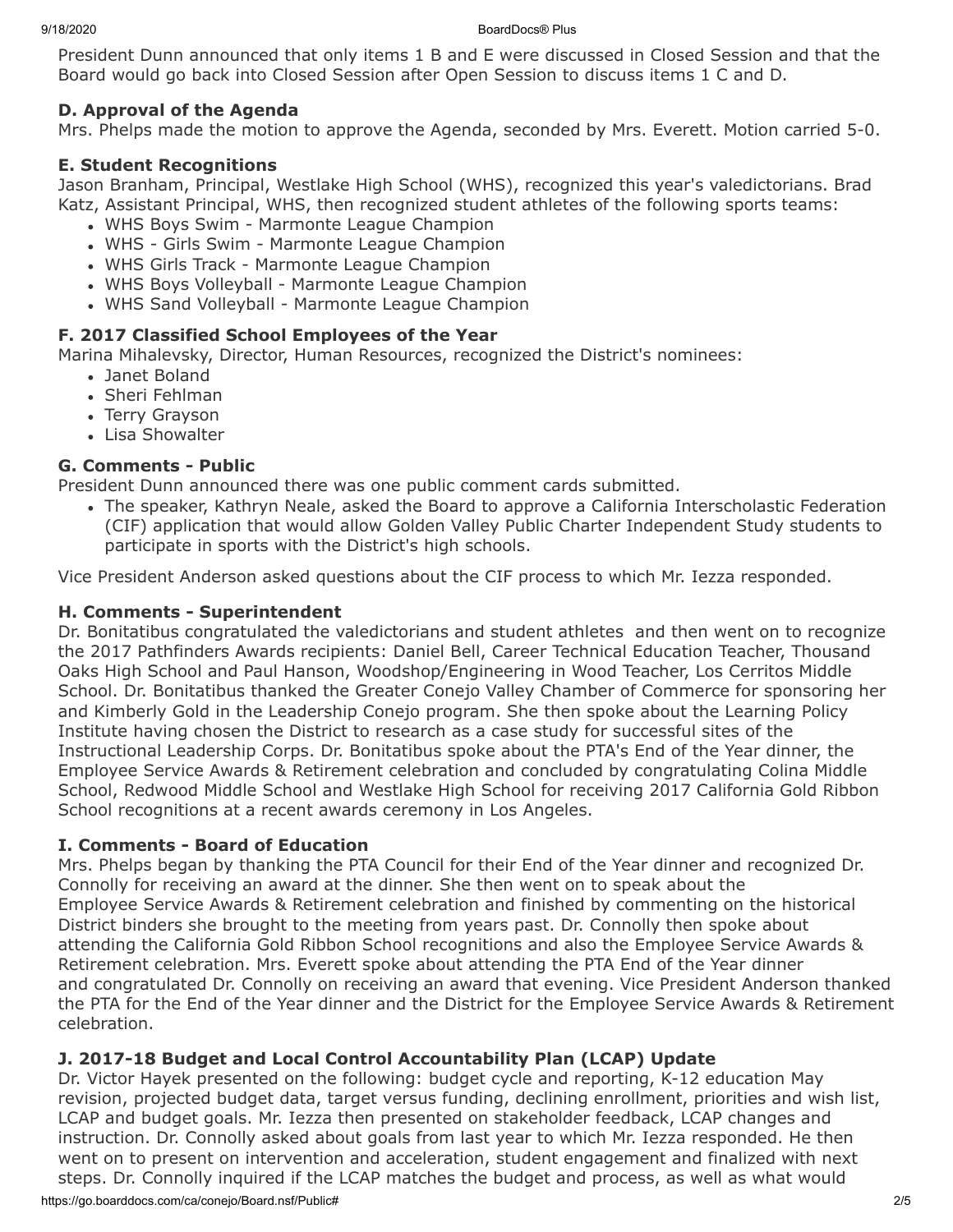9/18/2020 BoardDocs® Plus

happen if there is a funding disappointment to which Mr. Iezza and Dr. Hayek responded. Vice President Andersen asked about pending salary adjustments to which Dr. McLaughlin and Dr. Hayek responded. Vice President Andersen then asked about the projected variables, the step/column projections and staffing adjustments to which Dr. McLaughlin responded. Mrs. Everett commented on goal number one from the presentation, culture and language, studying, intervention and acceleration. Dr. Connolly then commented on the magnet development and expanding Acacia's program. Mrs. Phelps spoke about the Genius Hour at Acacia and the District Advisory Council's first time talking about Acacia's new homework policy.

# **3. ACTION ITEMS – GENERAL – HUMAN RESOURCES**

## **A. Approval of Amendment of Administrative Regulation 4112 - Appointment and Conditions of Employment**

Mrs. Phelps made the motion to approve, seconded by Dr. Connolly. President Dunn asked if there was any discussion, which there was none. Motion carried 5-0.

## **B. Approval of Amendment of Administrative Regulation 4112.6, 4212.6, 4312.6 - Personnel Files**

Vice President Andersen made the motion to approve, seconded by Dr. Connolly. President Dunn asked if there was any discussion, which there was none. Motion carried 5-0.

# **4. ACTION ITEMS – GENERAL – INSTRUCTIONAL SERVICES**

### **A. Approval of Replacement of Board Policy 6111 - School Calendar**

Dr. Connolly made the motion to approve, seconded by Mrs. Phelps. President Dunn asked if there was any discussion, which there was none. Motion carried 5-0.

#### **B. Approval of Replacement of Board Policy and Administrative Regulation 6142.2 - World/Foreign Language Instruction**

Mrs. Phelps made the motion to approve, seconded by Vice President Andersen. President Dunn asked if there was any discussion, which there was none. Motion carried 5-0.

### **C. Approval of Replacement of Board Policy 6176 - Weekend/Saturday Classes**

 Dr. Connolly made the motion to approve, seconded by Mrs. Phelps. President Dunn asked if there was any discussion. Mrs. Phelps commented that the Board read and discussed this item when it was brought forward as an Information Item. Motion carried 5-0.

### **D. Approval of Schedule Change - Banked Time - Westlake Hills**

Vice President Andersen made the motion to approve, seconded by Dr. Connolly. President Dunn asked if there was any discussion, which there was none. Motion carried 5-0.

## **5. ACTION ITEMS – GENERAL – BUSINESS SERVICES**

No Items.

- **6. ACTION ITEMS CONSENT**
- **A. Approval of Minutes May 2, 2017**
- **B. Approval of Minutes May 8, 2017**
- **C. Approval of Minutes May 9, 2017**
- **D. Personnel Assignment Orders**
- **E. Stipulated Agreement Student #7-16/17 SA**
- **F. Contract for Nonpublic School Placement For a Student With a Disability #28-16/17**

# **G. Overnight Trip Request - Newbury Park High School Future Business Leaders of America (FBLA)**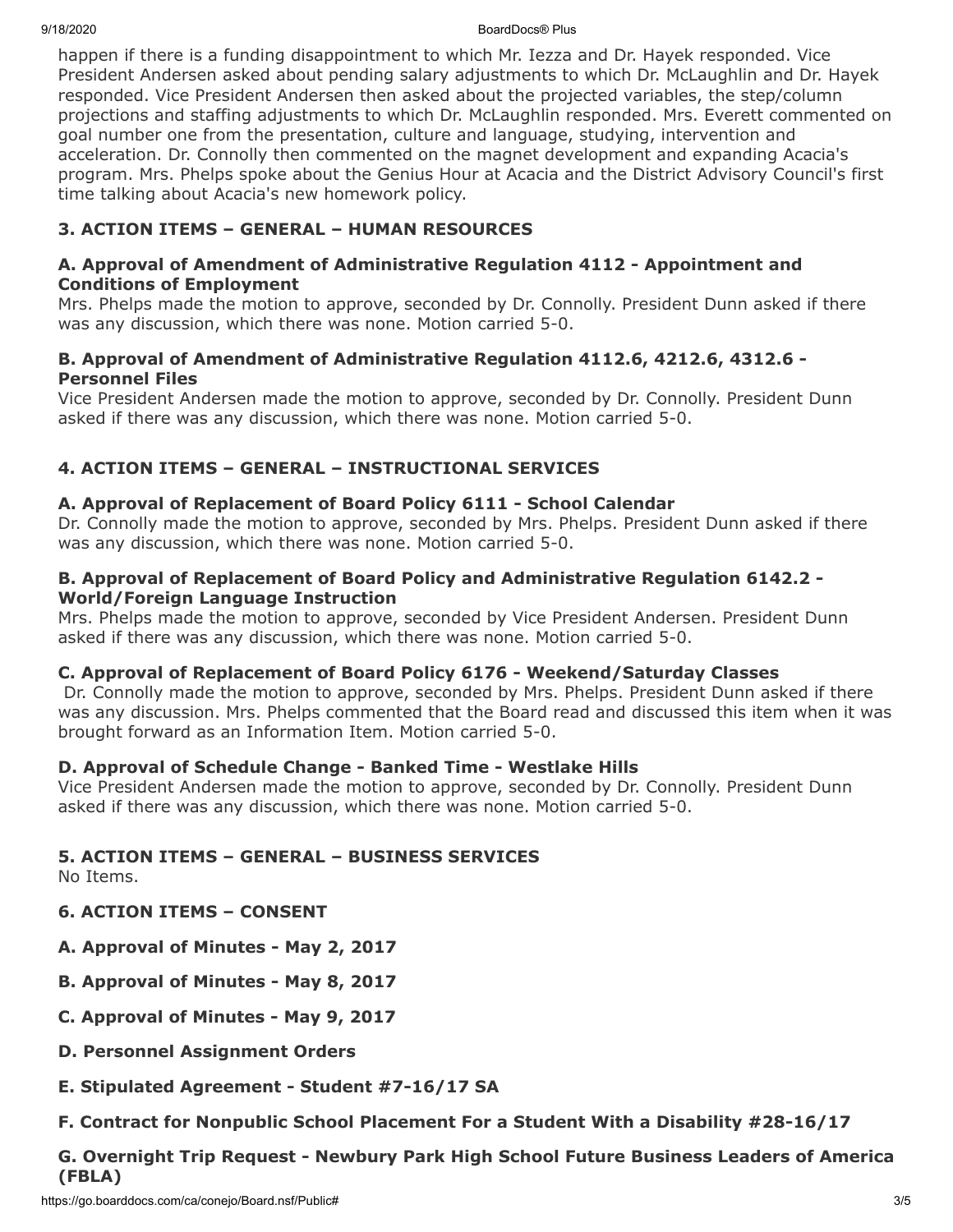**H. Overnight Trip Request - Thousand Oaks High School Cross Country Team Retreat**

**I. Approval of Notice of Completion – Flooring – District Office Renovations – Reliable Floor Covering, Inc.**

**J. MEASURE I: Approval of Notice of Completion – Kitchen Upgrades – Newbury Park and Thousand Oaks High Schools – David Atkin Construction, Inc.**

**K. MEASURE I: Approval of Design-Build Contract Award for Second Phase of Proposition 39 Energy Efficiency and Conservation Projects**

**L. Approval of Purchase Order Report #922**

#### **M. Approval of Disposal of Surplus and Obsolete Equipment**

Mrs. Phelps made the motion to approve, seconded by Dr. Connolly. President Dunn asked if there was any discussion, which there was none. Motion carried 5-0.

### **7. INFORMATION/DISCUSSION ITEMS – GENERAL – HUMAN RESOURCES**

**A. Approval of Amendment of Administrative Regulation 4112.23 – Special Education Staff** President Dunn asked if there was any discussion, which there was none.

### **8. INFORMATION/DISCUSSION ITEMS – GENERAL – INSTRUCTIONAL SERVICES**

#### **A. Approval of Adult School Courses For 2017-2018**

President Dunn asked if there was any discussion, which there was none.

#### **B. Approval of School Time Schedules for 2017-2018**

President Dunn asked if there was any discussion, which there was none.

### **C. Approval of Secondary English Language Arts Instructional Materials**

President Dunn asked if there was any discussion, which there was none.

# **9. INFORMATION/DISCUSSION ITEMS – GENERAL – BUSINESS SERVICES**

### **A. Facilities Master Plan and Major Project List**

Staff first played the latest episode of See Into CVUSD, which is related to Build CVUSD. After the video, Mrs. Bhatia presented on the Facilities Master Plan (FMP). Dr. Connolly thanked the Planning department for bringing the Board up to speed and putting the Measure I funds into place. President Dunn inquired about the principle on the bonds, the cost of phase two, the start of STEAM construction and timeframe to which Dr. Hayek and Mrs. Bhatia responded and explained. Vice President Andersen inquired about a proposed new structure at TOHS to which Mrs. Bhatia responded that it is part of their Performing Arts Center. President Dunn concluded by thanking staff for the presentation.

Open Session ended at 8:51 p.m.

The Board then reconvened into Closed Session at 8:55 p.m. to discuss the following items:

**C. Labor Negotiations, Pursuant to Government Code §54957.6. The agency negotiator is Dr. Mark McLaughlin, Assistant Superintendent, Human Resources. Employee Organizations: Unified Association of Conejo Teachers (UACT), California School Employees Association (CSEA), and Conejo Valley Pupil Personnel Association (CVPPA)**

### **D. Public Employee Discipline/Dismissal/Release, Pursuant to Government Code §54957.**

# **10. ADJOURNMENT**